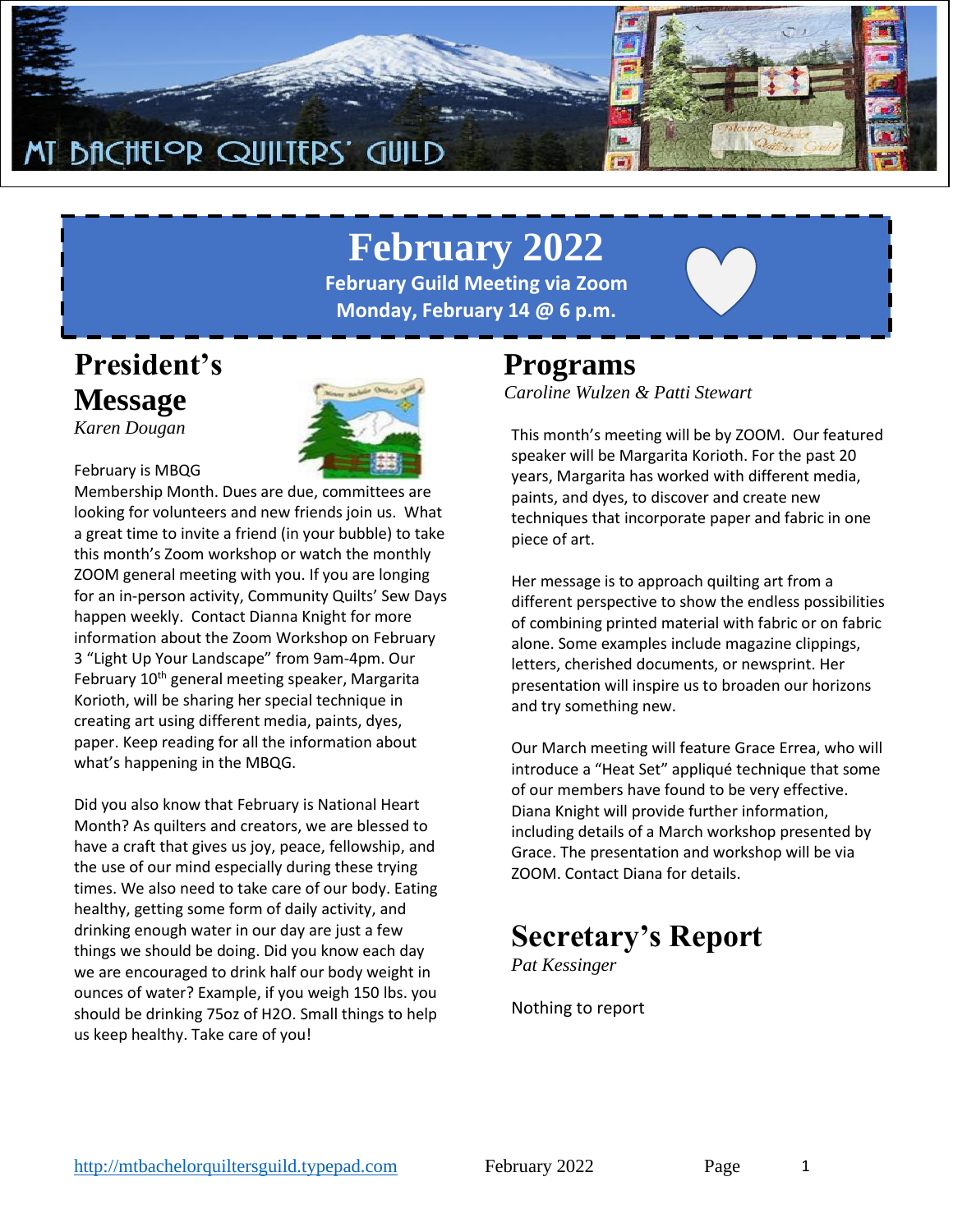

### **Treasurer**

*Susan Mondry*

| Checking Account 1/01/22 | \$10,584.93 |
|--------------------------|-------------|
| Income                   | \$2754.24   |
| Expenses                 | \$695.96    |
| Balance as of 1/24/2022  | \$12643.21  |
|                          |             |

Please let me know if you have any questions regarding this report. If you would be willing to be on the AUDIT committee, please contact me or let Karen D. know. We will meet for the year end (2021) audit in mid-March.

### **Membership Committee**

*Linda Fisher-Berlanga*

Your membership committee is still gladly taking renewals and new memberships!

You can download the membership form by copying and pasting the following address in your browser: [http://mtbachelorquiltersguild.typepad.com/files/20](http://mtbachelorquiltersguild.typepad.com/files/2002-mbqg-membership-form.pdf) [02-mbqg-membership-form.pdf](http://mtbachelorquiltersguild.typepad.com/files/2002-mbqg-membership-form.pdf) Then mail it to the address on the form. Dues are \$45/year if paid by check. If paying by PayPal the dues are \$46.50.

The mailing address is the guild PO Box: Mt. Bachelor Quilters' Guild, Membership, PO Box 1253, Bend, OR. 97709-1253 Thank you!

Any questions please let me know! I can be reached at 541.419.1946 (phone or text) or via email: [linfishber@aol.com](mailto:linfishber@aol.com)

## **Community Quilts**

*Joyce Andrew, Lizbeth Cattle, Jane Davis,*

WEEKLY MEETINGS: Community Quilts meets on Wednesdays, 10:00-1:30 PM at Nativity Lutheran Church at 60850 Brosterhous Rd. Bring a lunch and drink. Masks are required. All guild members and non- members are welcome. Fabrics and/or quilt kits are provided for your quilt top. When the top is finished, we provide batting and backing to complete your project for donation to our community charities. If you want to hand in a completed quilt, please do so at our Guild meetings or any of the Wednesday CQ meetings at the Church.

LABELS: Please note that quilts need to have the **paper label** with your name, size, etc. Labels can be printed from the Mt. Bachelor Quilters Guild website (no password required). Look under "Downloadable Forms". Also note that quilts need to have a MBQG **fabric label** sewn onto the back. You can get labels at Wednesday meetings or in-person guild meetings.

LONG-ARM QUILTING: If you would like to turn in a larger quilt top to be quilted by one of our volunteer long-arm quilters (Joyce Andrew, Sue Wooley, and Andrea Carpenter), we are requesting that you also make the back for the quilt. The back needs to be at least 3" larger on each side for long-arm quilting. For more info, please contact Jane Davis.

## **Community Food Drive**

*Joyce Andrew*

The Food Pantry provides 90 to 100 pounds of food to each of approximately 100 families every month.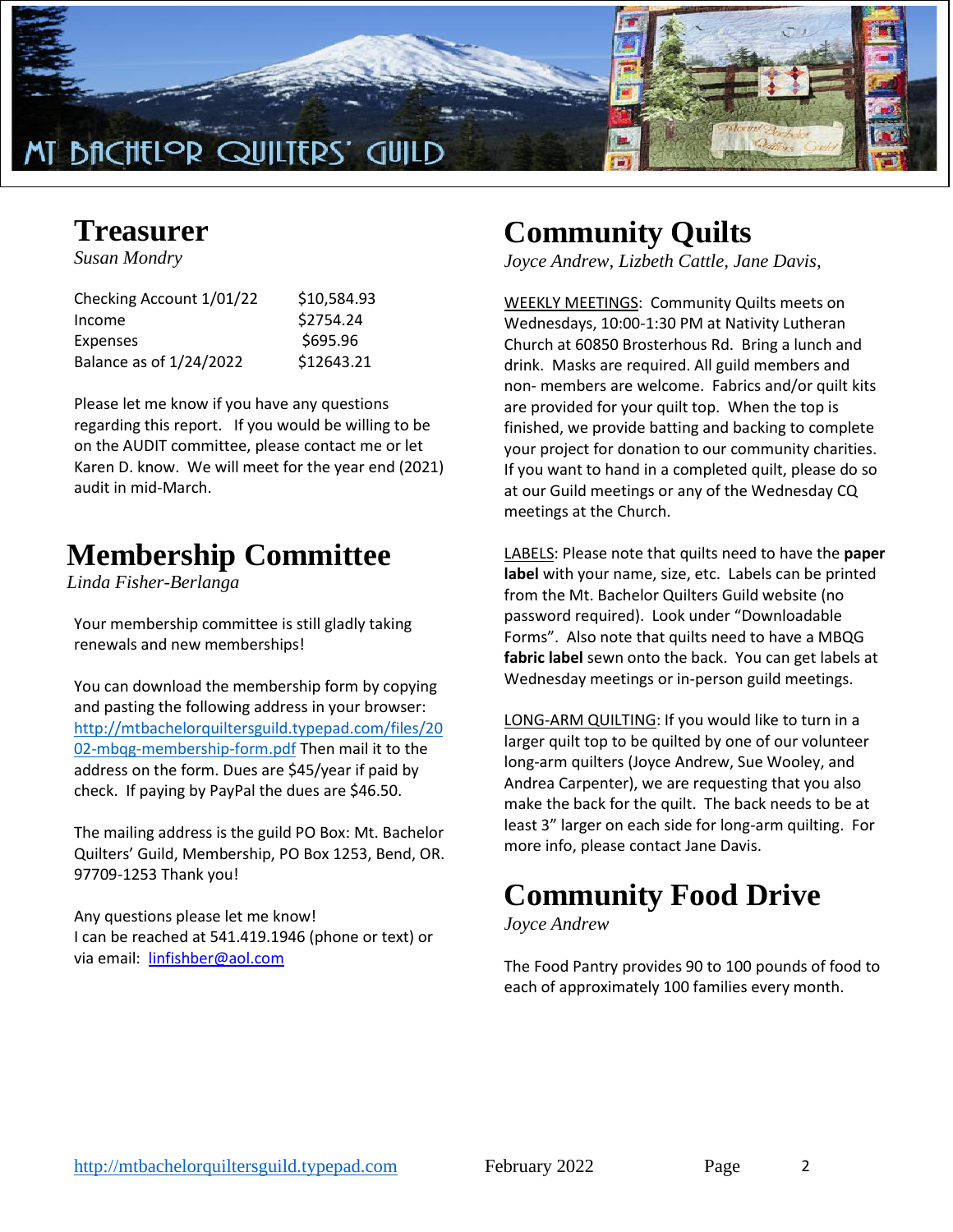

### **Sunshine/Community Bulletin Board**

*Fern James*

Let Fern know if you know of anyone in the guild that could use a note as they are healing from loss, injury, or any other way we might reach out. Especially during this time when we cannot meet in person, I want to be sure we keep in touch with any members that may appreciate a card. [bcgiraffe@gmail.com](mailto:bcgiraffe@gmail.com)

### **2022 Challenge Quilts**

*Cindy O'Neal*

The theme for our 2022 challenge is "The Music of the Beatles." Get inspired by Beatles music, lyrics, song titles, albums, etc. Finished quilts are due at our June meeting. Please keep your project a secret and bring it to me in non-see-through bag to keep your entry a surprise. The guild will vote on our favorites at the July meeting and then the quilts will be hung together at our show in August. These quilts might be our guild "special exhibit" for the Sisters Outdoor Quilt Show in July 2023. They require that all entries be a minimum of 40" x 40". For our guild challenge, you can choose any size you like but if you want to be part of the potential special exhibit in Sisters in 2023, your quilt should be a minimum of 40" x 40". Any questions? Contact Cindy O'Neal at [cindy.c.oneal@gmail.com](mailto:cindy.c.oneal@gmail.com)

# **Guild Library**

*Mary Ella Strelchun*

*Wearable Quilts: Sewing Timeless Fashions Using Traditional Patterns–* by Roselyn Gadia-Smitley

In preparation for the Gloria Loughman workshop February 3rd. I pondered the question, 'What am I going to use this for?' Our asymmetrical house has little wall space and quilts for family are waiting to be sewn. Perhaps something useful.

Pursuing the U Section (usable quilting) of our guild library, Gadia-Smitley's book featured items that could fit our high desert apparel. This book features step-by-step illustrated instructions for making quilted vests, jackets, and kimonos, describes quilting techniques and



materials, and provides apparel and patchwork patterns. Maybe a vest might look grand with a radiant tiled landscape of Mt. Bachelor. We shall see. If you want to visit the library call or email MaryElla to arrange a time.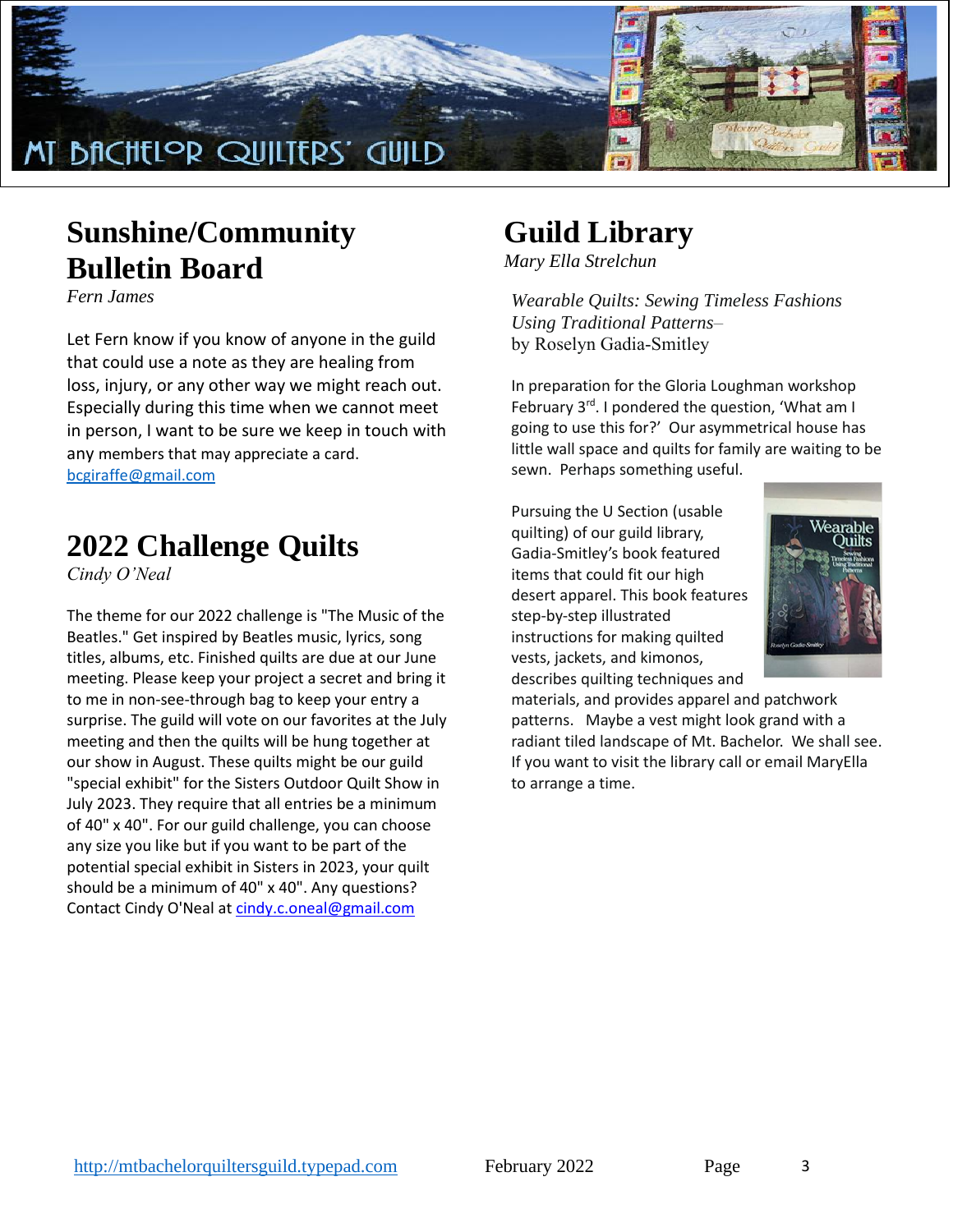

### **Quilt Retreat**

*Sandy Combs, Kay Muraoka*

Registration is now open for the Quilters' Day Camp to be held on Saturday, April 23<sup>rd</sup> from 9 am 'til 7 pm and Sunday, April  $24<sup>th</sup>$  from 9 am 'til 5 pm. We are limited to 40 quilters but have room to expand if there is interest. You will get 4 feet of table space and lunch both days, plus cutting areas and pressing stations. We will enjoy two days of fellowship, fun and quality sewing time.

The cost for the two days will be a non-refundable \$50. If you want to join us on only one day, you are welcome to share your space with a friend. Just let us know who will be coming.

Please complete the registration form on page 10 of this newsletter and return it with your check payable to Mount Bachelor Quilters' Guild (MBQG). Mail both to Mount Bachelor Quilters' Guild, c/o Sandy Combs, 1027 NW Stonepine Drive, Bend, OR 97703. You can also pay with PayPal by making a \$51 donation on the Guild website, then email/mail in the registration form.

**Sandy Combs** - 530.414.4295 or email [sandycombs423@gmail.com](mailto:sandycombs423@gmail.com)

**Kay Muroaka** - 916.337.4271 or email [muroaka.kay@gmail.com](mailto:muroaka.kay@gmail.com)

### **Workshops**

*Diana Knight*

#### **Light Up Your Landscape February 3, 2022, 9am-4pm**

This is an online Zoom workshop with Diana Knight. Each participant will download the workshop from Gloria Loughman's website, and then we will meet via Zoom. Gloria Loughman will not be participating in the workshop with us - it's just our guild members. Cost for downloading the workshop is approx. \$24 U.S. (Australian dollars – \$32). Please check out the site:

[https://www.glorialoughman.com/light-up-your](https://www.glorialoughman.com/light-up-your-landscape)[landscape](https://www.glorialoughman.com/light-up-your-landscape) Let Diana Knight know if you plan to participate so she can send you the Zoom invitation.

#### **Amazing Heat-Set Applique with Grace Errea March 19 & 26, 2022 9am-12 noon each day**

This Zoom workshop will be hosted by Grace Errea. The session on March 19 will be mostly lecture as Grace teaches us about the value of color in our projects and her innovative technique that eliminates fraying in raw-edge applique. The following week we will create a small project utilizing her technique with the kit provided. Small pieces of fabric will be all that you will need to provide. Workshop cost \$45 plus \$40 for kit.

[http://www.amazingquiltsbygrace.com/colorful-birds](http://www.amazingquiltsbygrace.com/colorful-birds-with-the-amazing-heat-set-technique-3-hr-workshop/)[with-the-amazing-heat-set-technique-3-hr-workshop/](http://www.amazingquiltsbygrace.com/colorful-birds-with-the-amazing-heat-set-technique-3-hr-workshop/)

### **February Birthdays**

02/01 Robin Prigan 02/02 Gail Ransdall 02/07 Suzi Thomason  $02/10$  Jane Lind 02/10 Kim McCray 02/12 Jill Monley

| 02/15 Maga Decker      |
|------------------------|
| 02/18 Eileen Heber     |
| 02/18 Linda Mulholland |
| 02/23 Sandra Coats     |
| 02/24 Deb Annear       |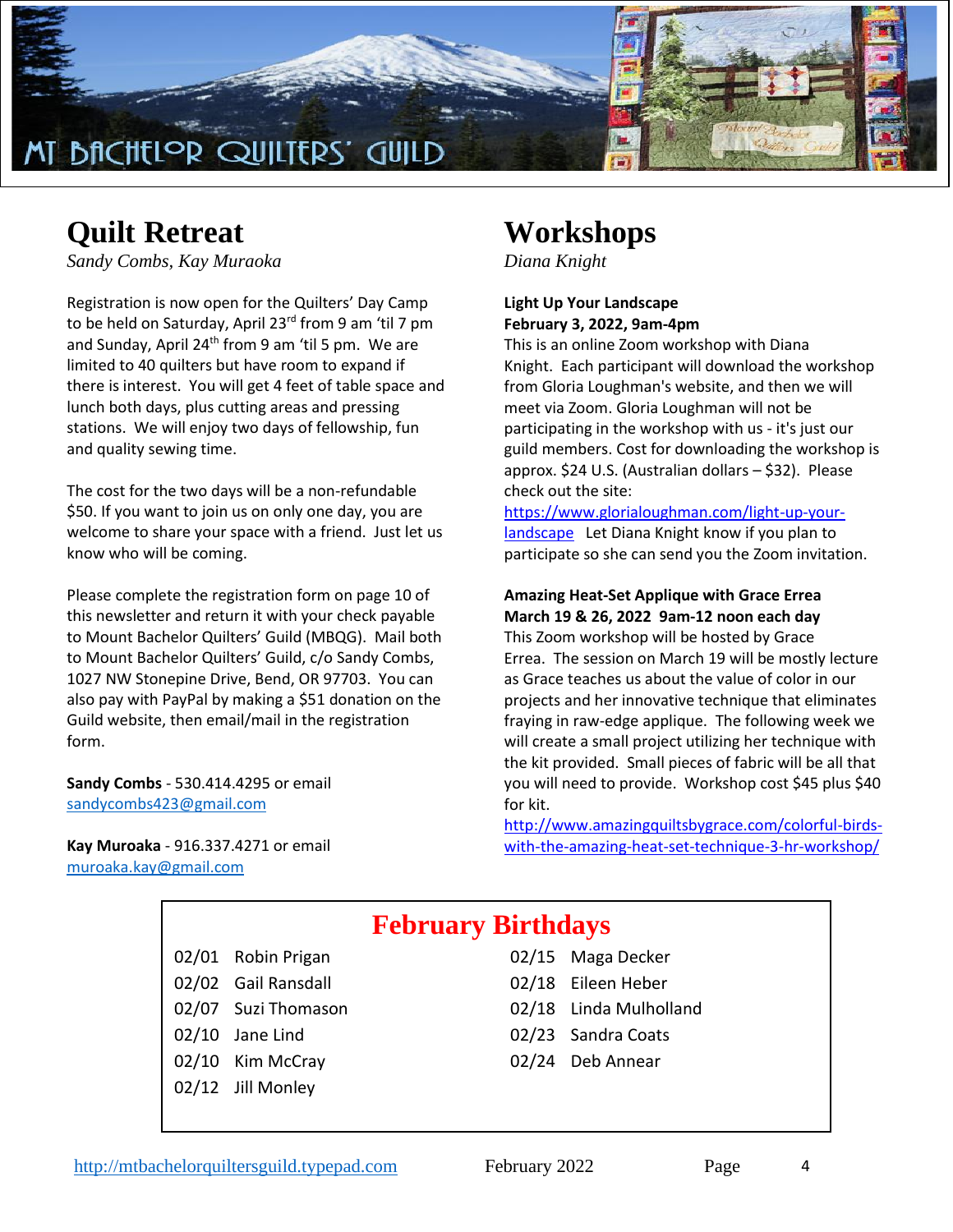

## **Member Quilting Services**

#### **Corni Quilts!**

Member: Corni Quinlivan Email: [CorniQ@me.com](mailto:CorniQ@me.com) Phone (cell): [714-686-8604](tel:714-686-8604)

Computer assisted Gammill/Statler Stitcher longarm quilting from edge-to-edge overall to custom designs. Thousands of patterns available!

#### **Thread Dancing by Julia Jeans**

Member: Julia Jeans Email: [julia@threaddancing.com](mailto:julia@threaddancing.com) Phone: 541-728-1286 [http://www.threaddancing.com](http://www.threaddancing.com/)

Free motion long arm quilting services from simple all over designs to complex custom design and art quilting. Long arm classes and rentals are also available.

#### **Windswept Quilting**

Member: Kim McCray Email: kimmccray@hotmail.com Phone: 541-390-1696

"Completing Your Quilts with Care." Hand Guided Long Arm Machine Quilting

#### **Free Style Quilting Est. 2003**

Member: Tracy Mertes Email: [tracym@bendbroadband.com](mailto:tracym@bendbroadband.com) Phone: 541-771-8917 19976 Heron Loop Bend, OR 97702

Long Arm Machine Quilting Custom & Edge to Edge Designs

#### **Kreative Design & Longarming**

Member: Karen Dougan (aka **KD**) Phone: 210-882-0886 [kd@kdlongarming.com](mailto:kd@kdlongarming.com) [https://www](https://www/)[.kdlongarming.com](http://www.kdlongarming.com/)

Edge-to-Edge Long Arm Machine Quilting and other Quilting Services

#### **Memories to Quilts**

Member: Diane Ottenfeld Phone: 541-408-4738 <https://memoriestoquilts.com/>

At Memories to Quilts I convert collections of clothing, especially T-shirts, into lasting treasures. Our clothing provides a record of the lives we live. How and where we work, our travels and recreation, entertainment, and how we participate in our communities, are all represented in our clothes. They tell a story. Why not wrap yourself in memories? I also do quilt repair, binding, and complete unfinished projects. You can find me on Facebook and Instagram or visit my webpage.

#### **Joyce Quilts**

Member: Joyce Andrew Longarm Edge to Edge and Custom Designs Reasonable Rates jh[andrew@hotmail.com](mailto:jhandrew@hotmail.com) 562-715-9163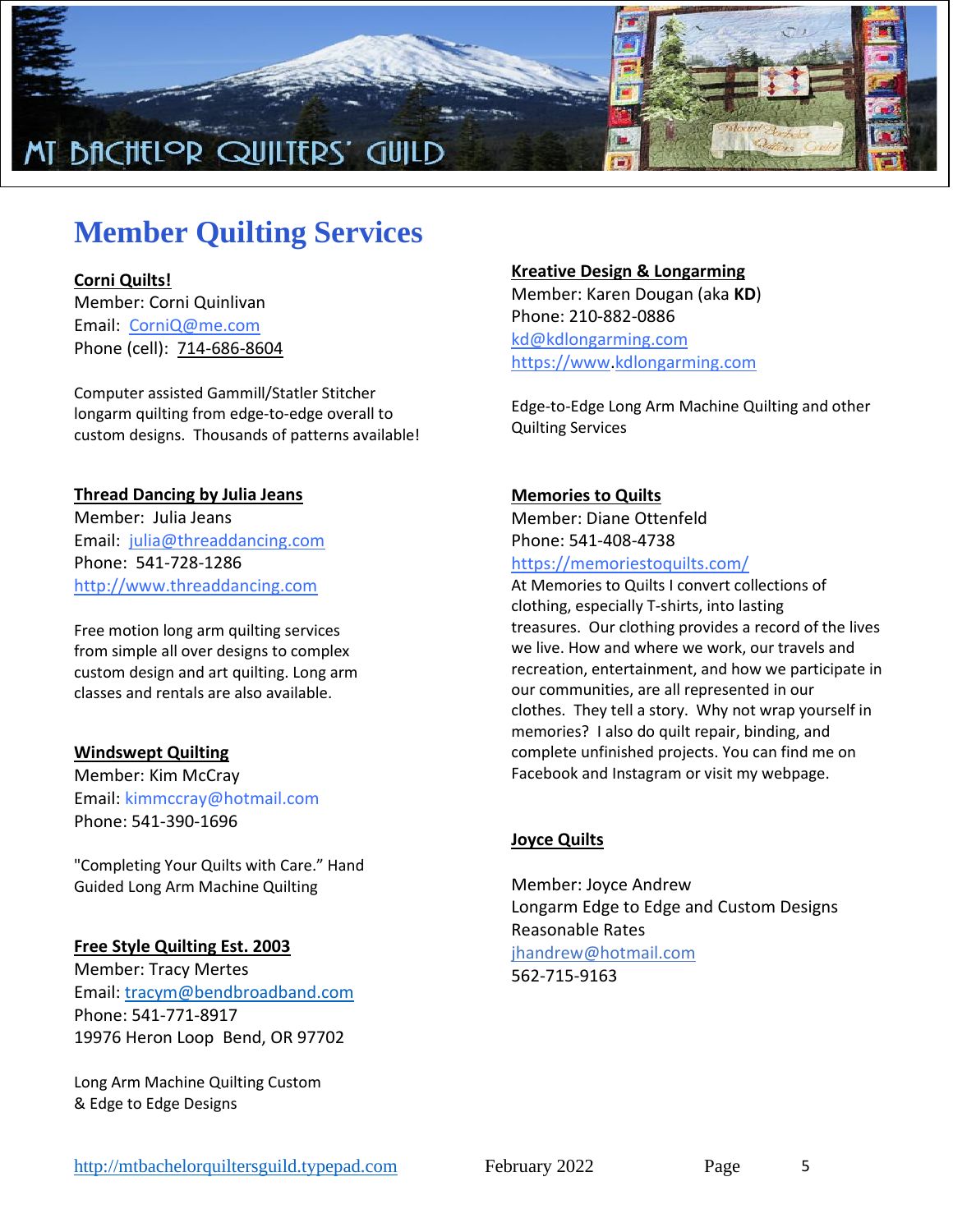

### *Many Thanks to Our Sponsoring Shops!*

**Cynthia's Sewing Center**

1245 SE Hwy 97 Bend (Division & 3rd St.) behind Zooka Dental Phone: 541-383-1999 [www.cscbend.com](http://www.cscbend.com/)

#### **Homestead Quilts**

It's hard to believe it's the end of January and the snow is already melting. We are on our winter hours Monday through Saturday 9:30 to 3:30 and closed on Sunday. We appreciate your business, and we look forward to seeing you and helping you with all your sewing and knitting needs. Just as a reminder you get 20% off on guild Tuesday. Our quilting service is available and we're getting new products in all the time. Have a great February 2022 best from Cathy and staff

Hwy. 97 La Pine Phone: 541-536-2360 [www.homesteadquiltsonline.com](http://www.homesteadquiltsonline.com/)

#### **The Quilt Basket**

20225 Badger Road, Bend Phone: 541-383-4310 [www.thequiltbasket.com](http://www.thequiltbasket.com/)

#### **The Quilt Shack**

10am to 4pm Tuesday - Saturday 1211 NW Madras Hwy. Prineville Phone: 541-447-1338 [www.thequiltshack.com](http://www.thequiltshack.com/)

#### **Sew Many Quilts and Bernina Center**

Forum Shopping Center (Costco) 2550 Hwy 20, Suite 140 Bend, OR 97701 Phone:541-385-7166 [www.sewmanyquiltsinbend.com](http://www.sewmanyquiltsinbend.com/)

#### **Stitchin' Post**

311 W. Cascade, Sisters Phone: 541-549-6061 [www.stitchinpost.com](http://www.stitchinpost.com/)

January has been a productive month for us here at The Stitchin' Post. The first two weeks we received 16 large boxes of fabric….it made me wonder if a container ship in Long Beach finally got unloaded. Lots of surprises inside, as most of our orders do not arrive when promised but are one to two months late. That seems to be the new normal these days. We have spent quite a bit of time with salesmen too ordering for April, May, & June deliveries, just in time for quilt show. And speaking of quilt show, Quilter's Affair registration went so smoothly this year! Val and her team worked

hard to get all the bugs out of the registration process. Congrats ladies!

My Dreaming in Color blog "It is not Black and White" posted this month. I love writing this monthly discussion on color, trying to highlight different approaches to it. I come up with an idea, then search through my photographs to illustrate the points of discussion. It is geared to anyone who is interested in color and working with it as a maker. Let me know what you think about it.

Our classroom is open, and we have maximum social distancing and a wonderful air filter to keep us all safe. Diane has done an outstanding job with the selections of classes, check it out on our web site or sign up for our newsletters.

#### Jean's blog

[https://stitchinpost.com/blogs/stitc](https://stitchinpost.com/blogs/stitchin-post-blog) [hin-post-blog](https://stitchinpost.com/blogs/stitchin-post-blog)

Jean and Val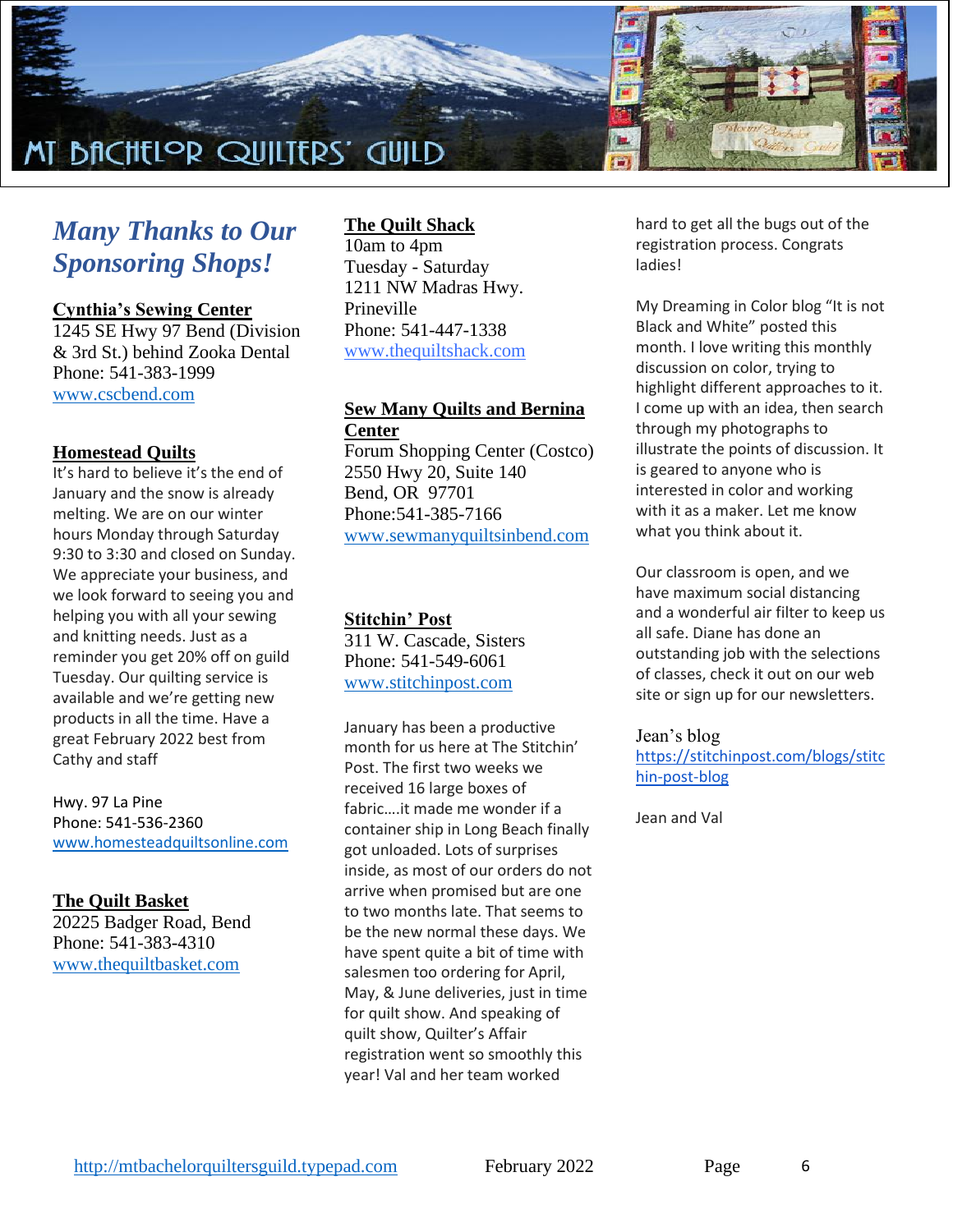

| Sunday          | Monday                                          | Tuesday      | Wednesday                                                                   | Thursday                                             | Friday         | Saturday       |
|-----------------|-------------------------------------------------|--------------|-----------------------------------------------------------------------------|------------------------------------------------------|----------------|----------------|
|                 |                                                 | $\mathbf{1}$ | $\overline{2}$<br>Community<br>Quilters at<br>Nativity<br>Lutheran<br>10:00 | 3 Online<br>Workshop<br>(Contact<br>Diana<br>Knight) | $\overline{4}$ | $\overline{5}$ |
| $6\phantom{1}6$ | $\overline{7}$                                  | 8            | 9<br>Community<br>Quilters at<br>Nativity<br>Lutheran<br>10:00              | 10                                                   | 11             | 12             |
| 13              | 14 Guild<br>Meeting via<br>Zoom at<br>6:00      | 15           | 16<br>Community<br>Quilters at<br>Nativity<br>Lutheran<br>10:00             | 17                                                   | 18             | 19             |
| 20              | 21                                              | 22           | 23<br>Community<br>Quilters at<br>Nativity<br>Lutheran<br>10:00             | 24                                                   | 25             | 26             |
| 27              | 28 Guild<br><b>Board</b><br>Meeting via<br>Zoom |              |                                                                             |                                                      |                |                |